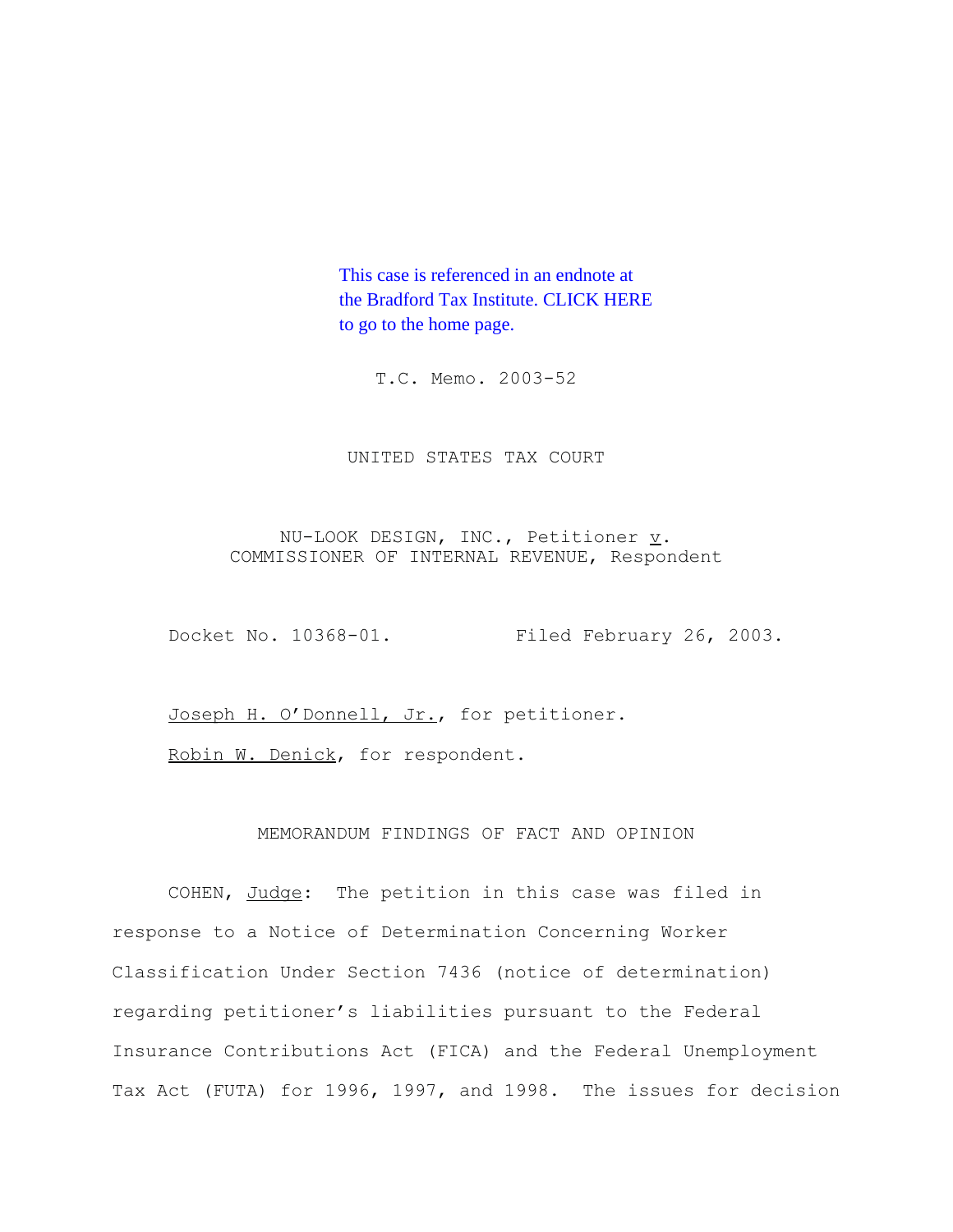are: (1) Whether Ronald A. Stark (Stark) was an employee of petitioner for Federal employment tax purposes during 1996 through 1998 and, if so, (2) whether petitioner is entitled to relief under section 530 of the Revenue Act of 1978, Pub. L. 95- 600, 92 Stat. 2885, as amended (Section 530).

Unless otherwise indicated, all section references are to the Internal Revenue Code in effect for the years in issue, and all Rule references are to the Tax Court Rules of Practice and Procedure. For convenience, FICA and FUTA taxes are collectively referred to as employment taxes.

### FINDINGS OF FACT

Some of the facts were deemed stipulated pursuant to Rule 91(f); certain additional facts have been stipulated by the parties. The stipulated facts are incorporated in our findings by this reference.

## Petitioner's Organization and Operations

Stark has been in the home improvement business since 1963. After operating his business as a sole proprietorship from 1963 through 1986, Stark decided to incorporate for the purpose of obtaining the benefits of limited shareholder liability for debts of the corporation. Petitioner was incorporated in Pennsylvania on January 20, 1987, and has at all relevant times operated as an S corporation. Petitioner's principal place of business was

 $- 2 -$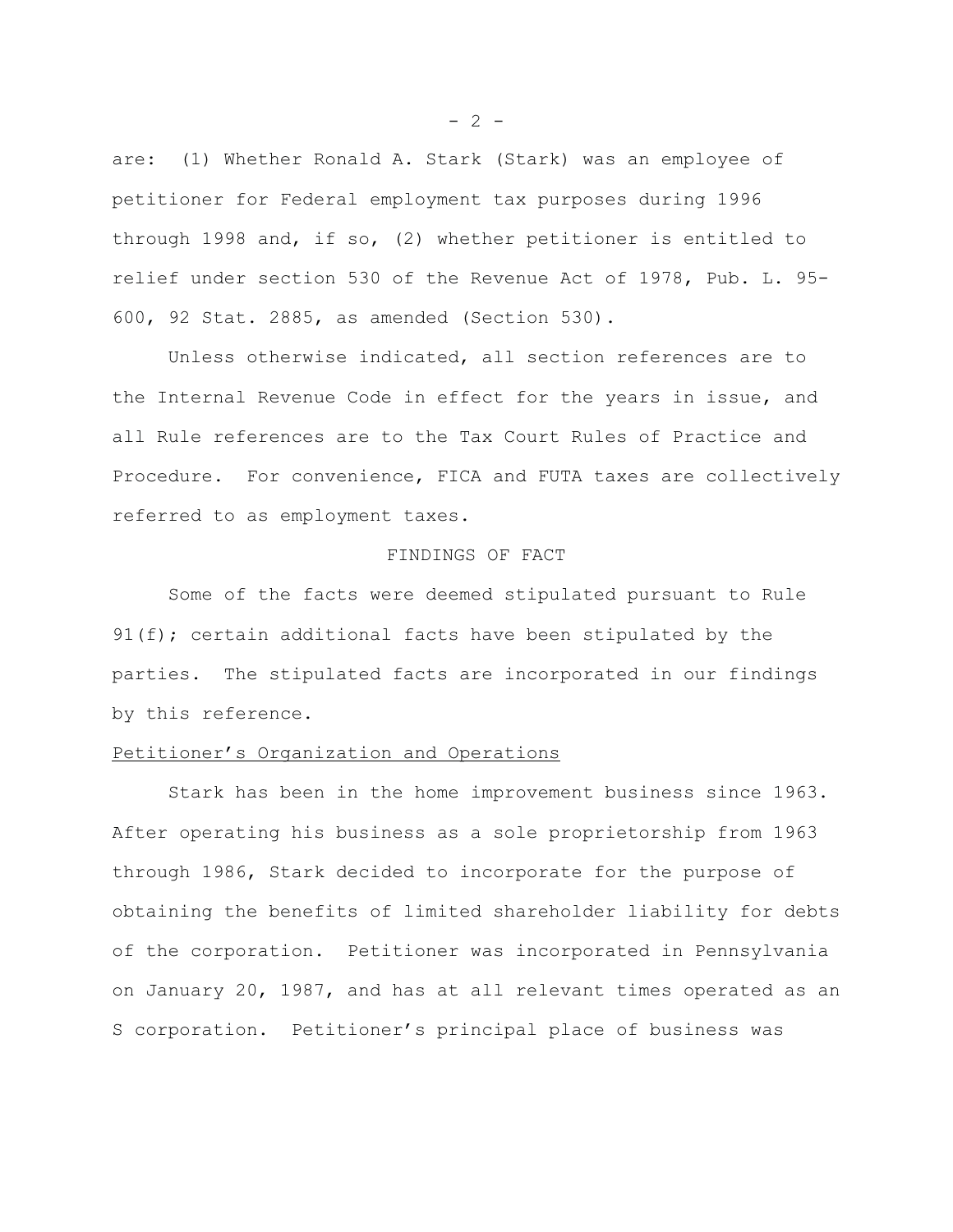located in New Hope, Pennsylvania, at the address of Stark's personal residence, when the petition was filed in this case.

Since its organization, petitioner has operated as a residential home improvement company, providing carpentry, siding installation, and general residential home improvement and construction services to the public. This activity was and is petitioner's only business and only source of income. Stark has been the sole shareholder of petitioner from the time of its incorporation and throughout 1996, 1997, and 1998.

Stark has at all times served as petitioner's president and only officer. Minutes from petitioner's annual meetings of directors and shareholders reflect that, for each of the years in issue, Stark was elected president, vice president, secretary, and treasurer. Stark was also petitioner's sole director. During 1996, 1997, and 1998, Stark performed the following services for petitioner: (1) Solicited business on behalf of petitioner; (2) ordered petitioner's supplies; (3) entered into verbal and/or written agreements on behalf of petitioner; (4) oversaw the finances of petitioner; (5) collected moneys owed petitioner; (6) managed petitioner; (7) supervised work performed on behalf of petitioner; (8) acquired customers for petitioner; (9) performed all bookkeeping services for petitioner; and (10) made all hiring decisions and paid all individuals who performed services in connection with petitioner's residential

 $- 3 -$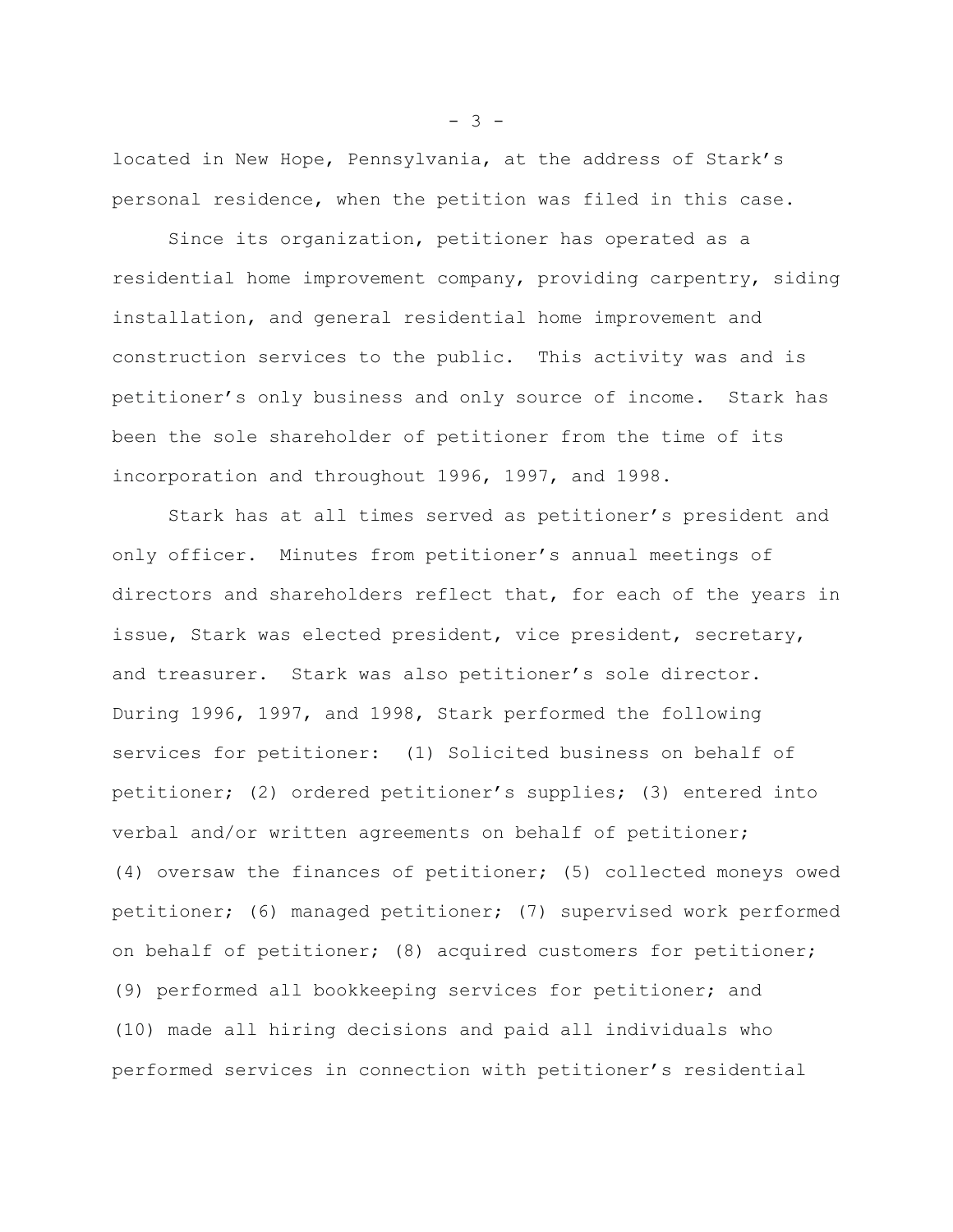home improvement business. Stark controlled the day-to-day activities of petitioner.

During 1996, 1997, and 1998, all moneys that were paid on accounts receivable of petitioner were deposited into petitioner's checking account. Stark was the only person with signature authority on petitioner's account. Petitioner did not make regular payments at fixed times to Stark for his services. Rather, Stark obtained funds from petitioner's bank account to pay himself as his needs arose. Petitioner neither classified any payment as a dividend nor distributed any dividends to shareholders from 1996 through 1998.

### Petitioner's Tax Reporting

Petitioner filed Forms 1120S, U.S. Income Tax Return for an S Corporation, and related schedules, for 1987 through 1995. On these returns, petitioner did not report treating Stark, or any other individual, as an employee of petitioner.

Petitioner filed a Form 1120S for each of the years 1996, 1997, and 1998. Petitioner reported ordinary income from its trade or business of \$10,866.14, \$14,216.37, and \$7,103.60 for 1996, 1997, and 1998, respectively. Petitioner claimed no deduction either for compensation of officers or for salaries and wages. Schedules K-1, Shareholder's Share of Income, Credits, Deductions, etc., attached to the returns show \$10,866.14 for 1996, \$14,216.37 for 1997, and \$7,103.60 for 1998 as the pro rata

 $- 4 -$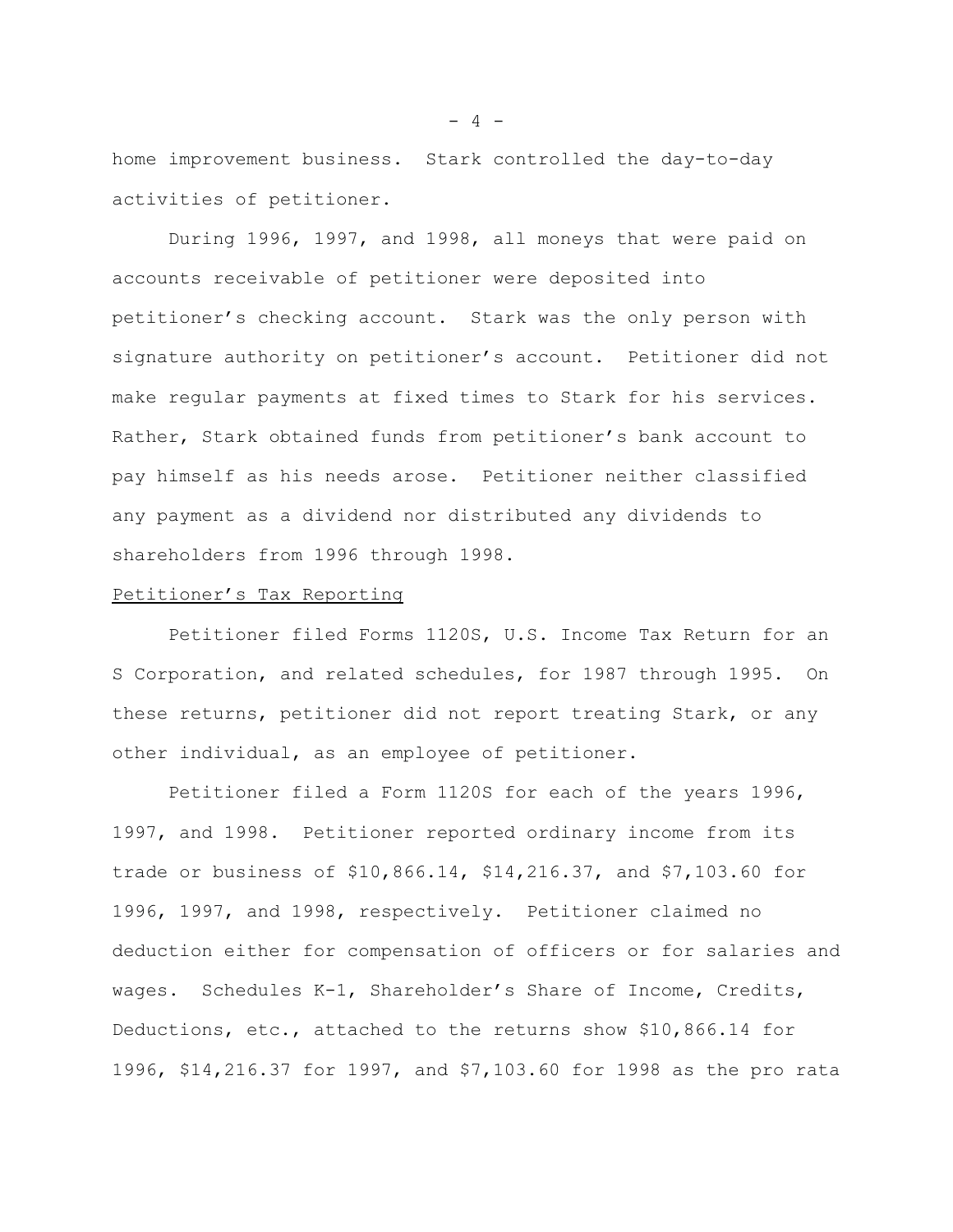share of, and as a property distribution other than a dividend to, Stark. Petitioner's Forms 1120S were signed by Stark as president and by Joseph M. Grey (Grey) as preparer.

During the period from 1996 to 1998, petitioner did not issue any Forms 1099-MISC, Miscellaneous Income, or Forms W-2, Wage and Tax Statement, to Stark. Throughout the years in issue, petitioner did not report paying Stark a salary or wages for work he performed on behalf of petitioner. Petitioner did issue separate Forms 1099-MISC in 1996, 1997, and 1998 reporting nonemployee compensation to a number of individuals other than Stark, presumably independent contractors hired to perform various aspects of petitioner's remodeling work.

Petitioner did not file a Form 941, Employer's Quarterly Federal Tax Return, for any quarter in 1996, 1997, or 1998 or a Form 940, Employer's Annual Federal Unemployment (FUTA) Tax Return, for 1996, 1997, or 1998.

#### Stark's Tax Reporting

For each of the years 1996, 1997, and 1998, Stark timely filed a Form 1040, U.S. Individual Income Tax Return. On these returns, Stark reported as ordinary income from "Rental real estate, royalties, partnerships, S corporations, trusts, etc." \$10,866.14, \$14,216.37, and \$7,103.60 for 1996, 1997, and 1998, respectively. Attached Schedules E, Supplemental Income and

 $-5 -$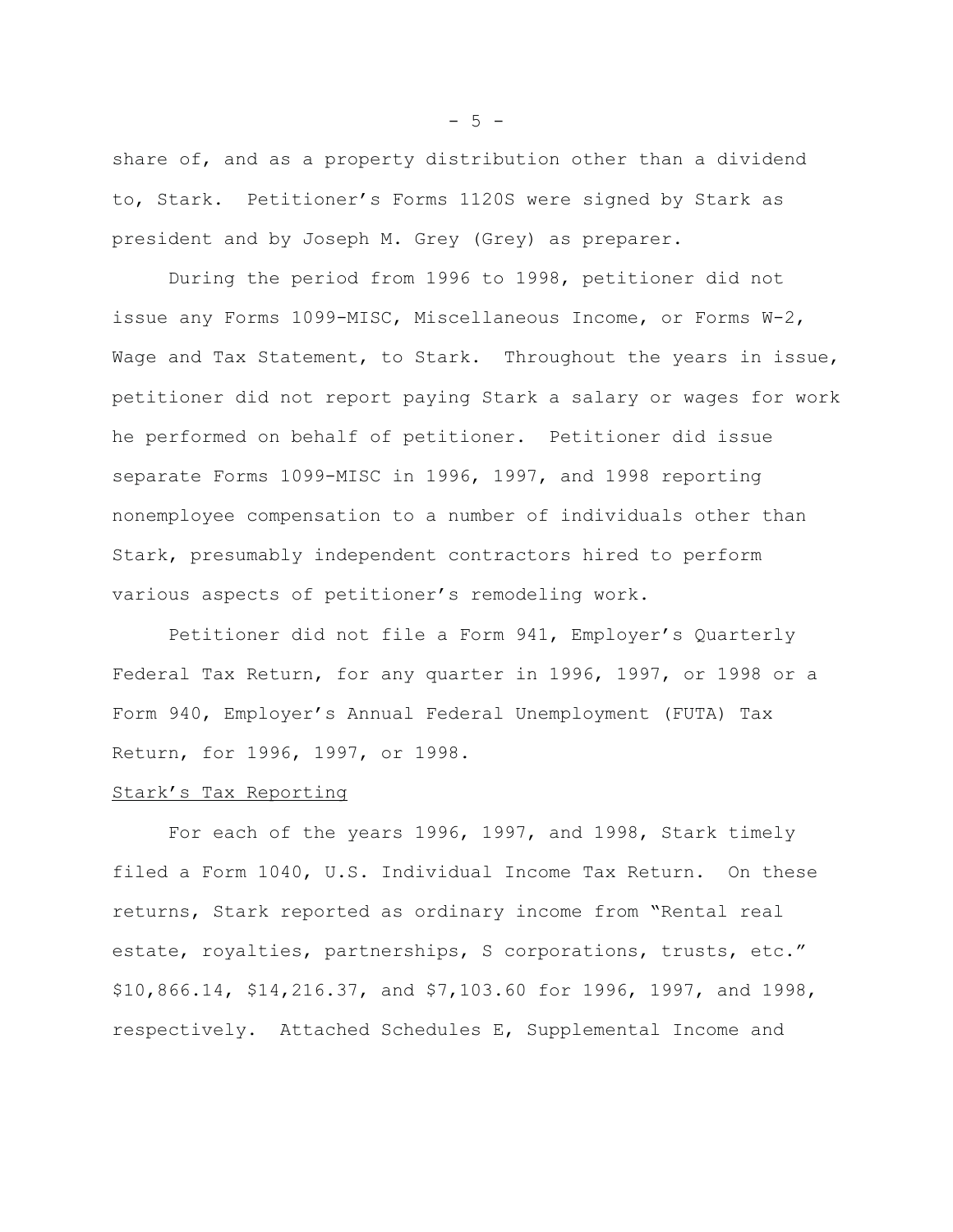Loss, characterize the foregoing amounts as nonpassive income from Schedules K-1.

#### The Notice of Determination

Prior to the audit underlying the instant case covering 1996, 1997, and 1998, respondent neither audited petitioner for employment tax purposes nor challenged petitioner's treatment of Stark as other than an employee. Thereafter, on June 8, 2001, respondent sent to petitioner the notice of determination at issue in this proceeding. The notice was based on a determination that Stark was to be legally classified as an employee for purposes of Federal employment taxes and that petitioner was not entitled to relief from such classification pursuant to Section 530. Enclosed with the notice was a schedule setting forth petitioner's liabilities for FICA and FUTA taxes.

It is stipulated that, if the Court decides that Stark is to be classified as an employee for Federal employment tax purposes for all periods in 1996, 1997, and 1998, the amounts of taxes due and owing are as set forth in the notice of determination. Conversely, if the Court decides that Stark should not be classified as an employee for any of the periods in issue, the parties agree that petitioner owes no employment taxes.

### ULTIMATE FINDINGS OF FACT

Stark, as president of petitioner, performed more than minor services and received remuneration therefor.

 $- 6 -$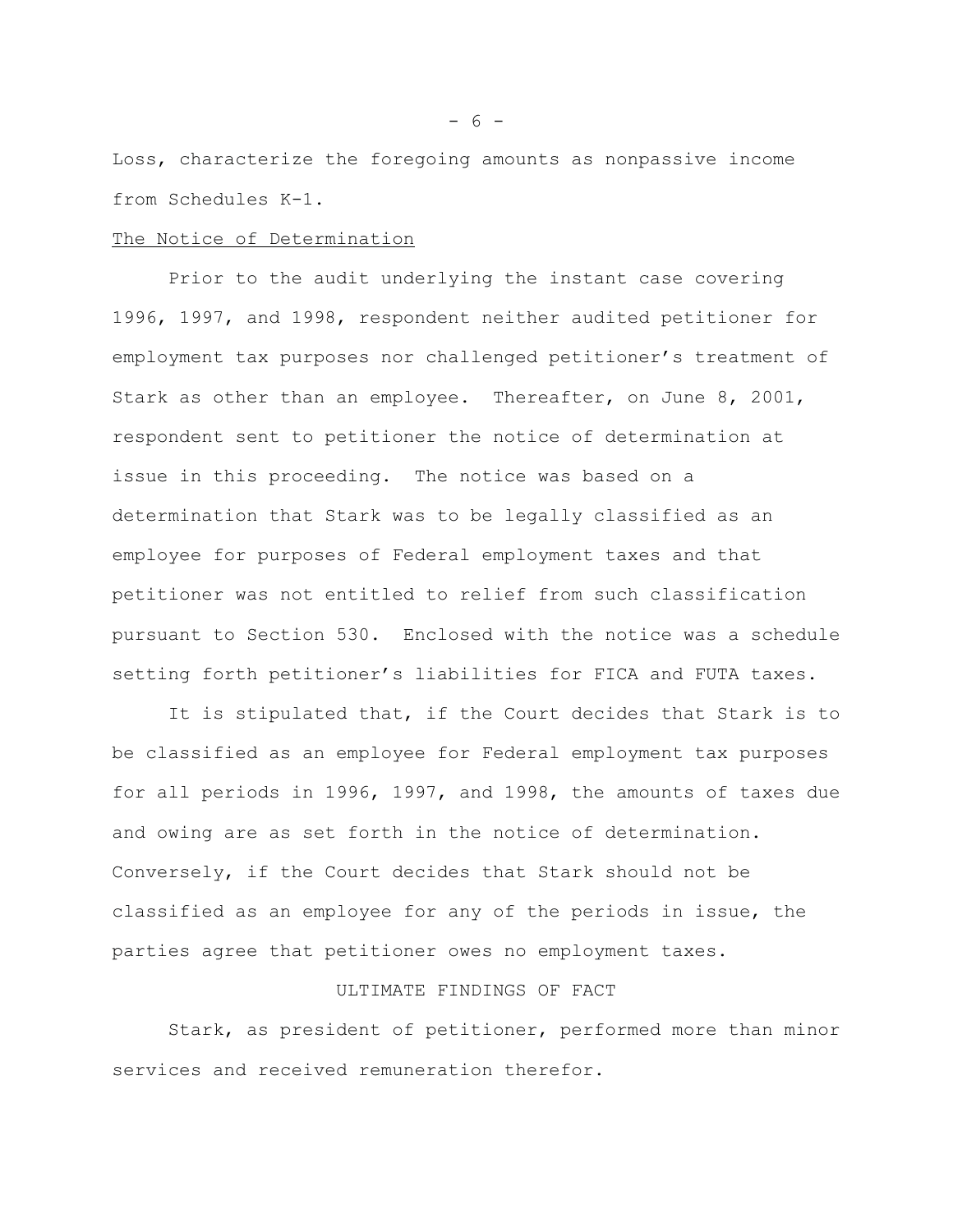Petitioner did not have a reasonable basis for failing to treat Stark as an employee during the years in issue.

### OPINION

### I. Statutory and Regulatory Provisions

## A. Subtitle C of the Internal Revenue Code

Subtitle C of the Internal Revenue Code governs payment of employment taxes. In particular, sections 3111 and 3301 impose taxes on employers under FICA (pertaining to Social Security) and FUTA (pertaining to unemployment), respectively, based on wages paid to employees. The term "wages" as used in these statutes generally encompasses "all remuneration for employment". Secs. 3121(a), 3306(b). "Employee" is defined for purposes of FICA taxes in section 3121(d), and, with modifications not germane here, section 3306(i) makes this definition applicable for purposes of FUTA taxes as well. Section 3121(d) provides:

SEC. 3121(d). Employee.--For purposes of this chapter, the term "employee" means--

(1) any officer of a corporation; or

(2) any individual who, under the usual common law rules applicable in determining the employer-employee relationship, has the status of an employee; or

(3) any individual (other than an individual who is an employee under paragraph (1) or (2)) who performs services for remuneration for any person--

> (A) as an agent-driver or commissiondriver \* \* \*;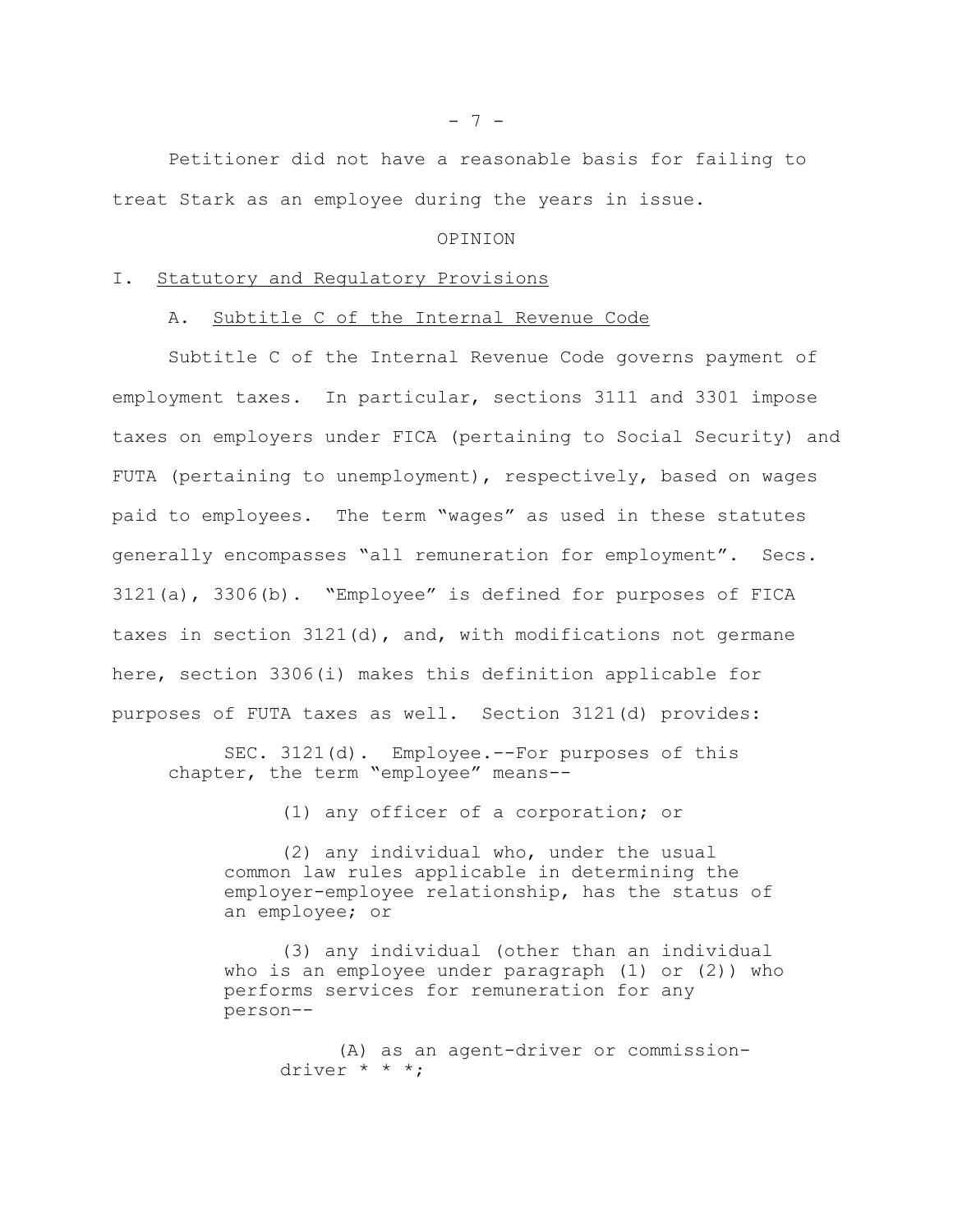(B) as a full-time insurance salesman; (C) as a home worker  $* * *$ ; or (D) as a traveling or city salesman \* \* \*;

\* \* \* [under specified conditions]; or

(4) any individual who performs services that are included under an agreement entered into pursuant to section 218 of the Social Security Act.

Regulations promulgated under section 3121(d) clarify the scope of the inclusion in paragraph (1) for corporate officers, as follows:

Generally, an officer of a corporation is an employee of the corporation. However, an officer of a corporation who as such does not perform any services or performs only minor services and who neither receives nor is entitled to receive, directly or indirectly, any remuneration is considered not to be an employee of the corporation.  $* * *$  [Sec. 31.3121(d)-1(b), Employment Tax Regs.]

Identical language is also included in regulations promulgated under section 3306. Sec. 31.3306(i)-1(e), Employment Tax Regs.

B. Section 530 of the Revenue Act of 1978

Section 530 operates in enumerated circumstances to afford relief from employment tax liability, notwithstanding the actual relationship between the taxpayer and the individual performing services. The statute provides, in part:

SEC. 530. CONTROVERSIES INVOLVING WHETHER INDIVIDUALS ARE EMPLOYEES FOR PURPOSES OF THE EMPLOYMENT TAXES.

(a) Termination of Certain Employment Tax Liability.--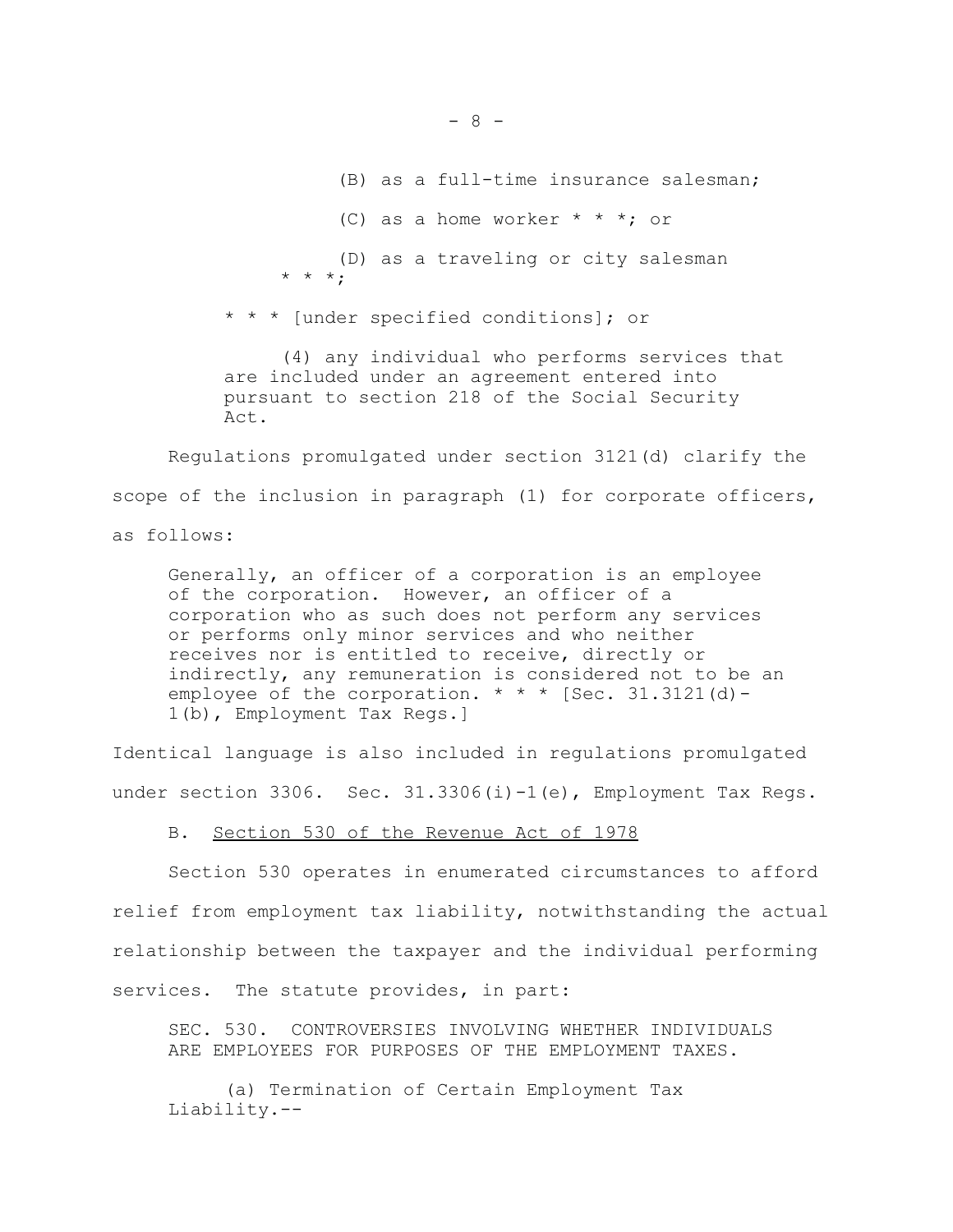(1) In general.--If--

(A) for purposes of employment taxes, the taxpayer did not treat an individual as an employee for any period, and

(B) in the case of periods after December 31, 1978, all Federal tax returns (including information returns) required to be filed by the taxpayer with respect to such individual for such period are filed on a basis consistent with the taxpayer's treatment of such individual as not being an employee, then, for purposes of applying such taxes for such period with respect to the taxpayer, the individual shall be deemed not to be an employee unless the taxpayer had no reasonable basis for not treating such individual as an employee.

(2) Statutory standards providing one method of satisfying the requirements of paragraph (1).-- For purposes of paragraph (1), a taxpayer shall in any case be treated as having a reasonable basis for not treating an individual as an employee for a period if the taxpayer's treatment of such individual for such period was in reasonable reliance on any of the following:

(A) judicial precedent, published rulings, technical advice with respect to the taxpayer, or a letter ruling to the taxpayer;

(B) a past Internal Revenue Service audit of the taxpayer in which there was no assessment attributable to the treatment (for employment tax purposes) of the individuals holding positions substantially similar to the position held by this individual; or

(C) long-standing recognized practice of a significant segment of the industry in which such individual was engaged.

In specified circumstances, Section 530(e)(4) places the burden of proof on the Commissioner with respect to certain issues under Section 530, but this provision does not affect our analysis here. Section 530(e)(4) applies only to periods after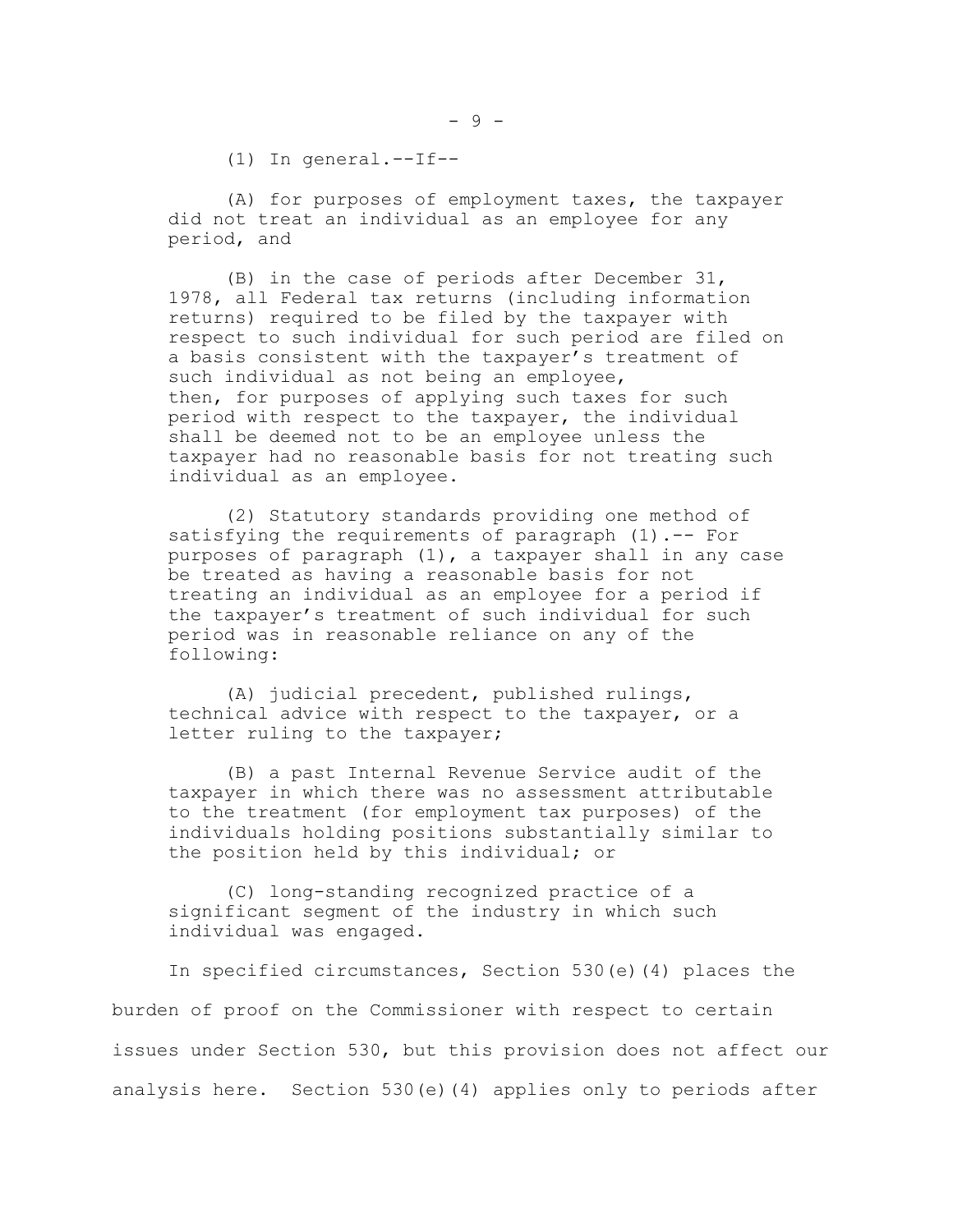December 31, 1996, so has no bearing on petitioner's liabilities for 1996. Small Business Job Protection Act of 1996, Pub. L. 104-188, sec. 1122(b)(3), 110 Stat. 1767. For subsequent periods, a taxpayer desiring to take advantage of Section 530(e)(4) first must establish a prima facie case that it was reasonable not to treat an individual as an employee and must have fully cooperated with the Secretary. Because, as explained in detail below, petitioner did not establish a prima facie case that its treatment of Stark was reasonable, the burden of proof remains on petitioner with respect to 1997 and 1998 as well.

# II. Classification of Stark for Employment Tax Purposes

## A. Status Under FICA and FUTA Provisions

In contending that Stark should not be classified as an employee under the FICA and FUTA provisions of the Internal Revenue Code, petitioner focuses on Stark's status as an S corporation shareholder and alleged lack of status as a common law employee. We briefly address these contentions seriatim.

## 1. Contentions Regarding S Corporation Shareholders

Petitioner cites sections 1366, 1372, and 6037(c) and Durando v. United States, 70 F.3d 548 (9th Cir. 1995), presumably in support of an argument that S corporation shareholders should not be deemed employees. Sections 1366 and 6037(c) generally require that income items of S corporations be passed through to shareholders on a pro rata basis and reported by such

 $- 10 -$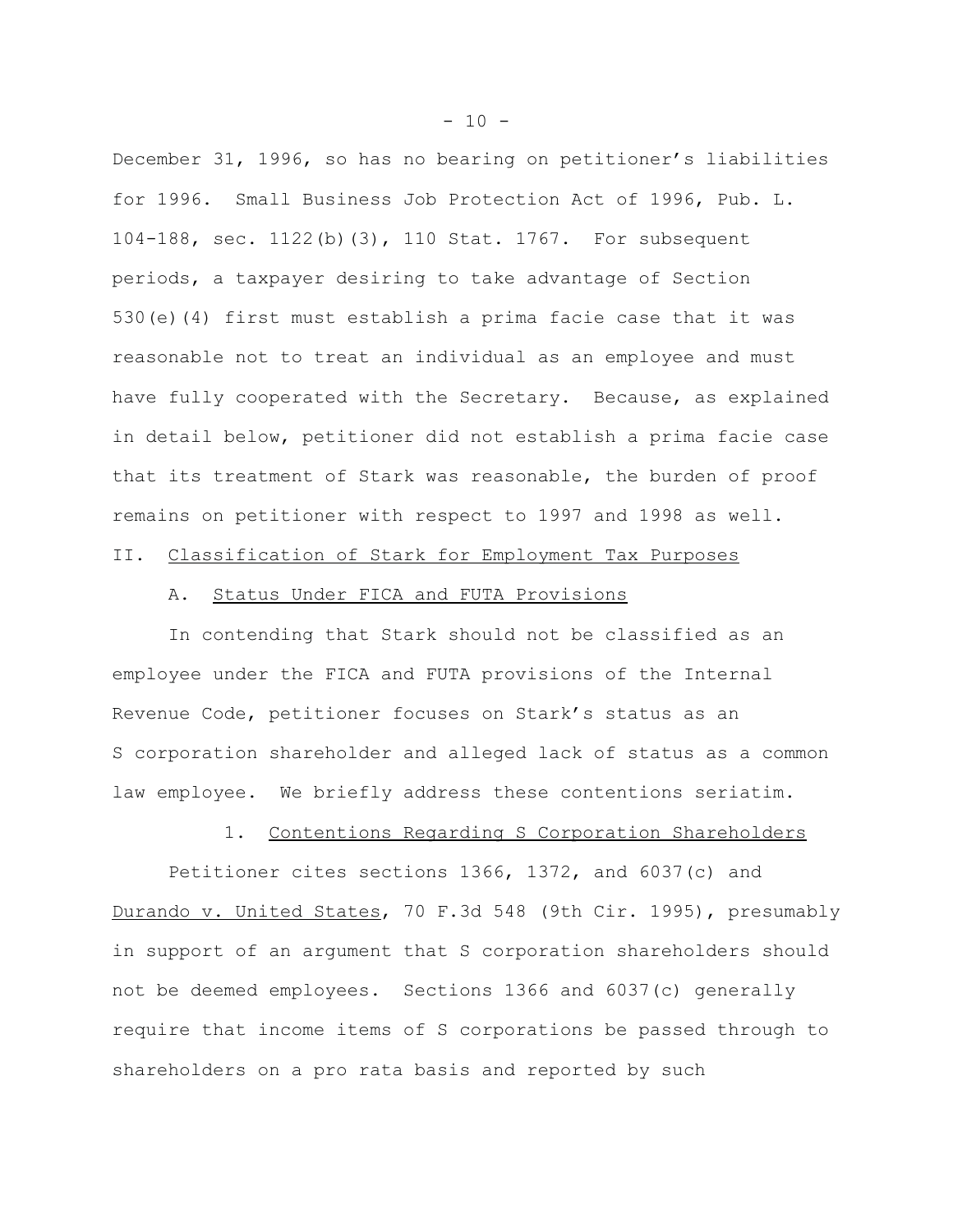shareholders in a manner consistent with treatment on the corporate return. These rules, however, pertain to calculation of income tax liability under subtitle A and have no bearing on computation of Federal employment taxes. Veterinary Surgical Consultants, P.C. v. Commissioner, 117 T.C. 141, 145 (2001), affd. sub nom. Yeagle Drywall Co. v. Commissioner, 54 Fed. Appx. 100 (3d Cir. 2002). Furthermore, an employer cannot by the expedient of characterizing moneys paid in remuneration for services as distributions of net income, rather than as wages, avoid FICA and FUTA liabilities. Id. at 145-146. Thus, as in Veterinary Surgical Consultants, P.C. v. Commissioner, supra at 145-146, and Joseph M. Grey Pub. Accountant, P.C. v. Commissioner, 119 T.C. 121, 128 (2002), we reject any suggestion that petitioner's passing through of its net income to Stark precludes the finding of an employer-employee relationship between petitioner and Stark. We likewise reject as not germane to the question before us petitioner's reliance on section 1372, addressing fringe benefits under subtitle A, and the reference to that statute in Durando v. United States, supra at 551. See Veterinary Surgical Consultants, P.C. v. Commissioner, supra at 147-148, 150.

### 2. Contentions Regarding Common Law Employment

Petitioner contends that "employee" as used throughout section 3121(d) must be construed in a manner consistent with its

 $- 11 -$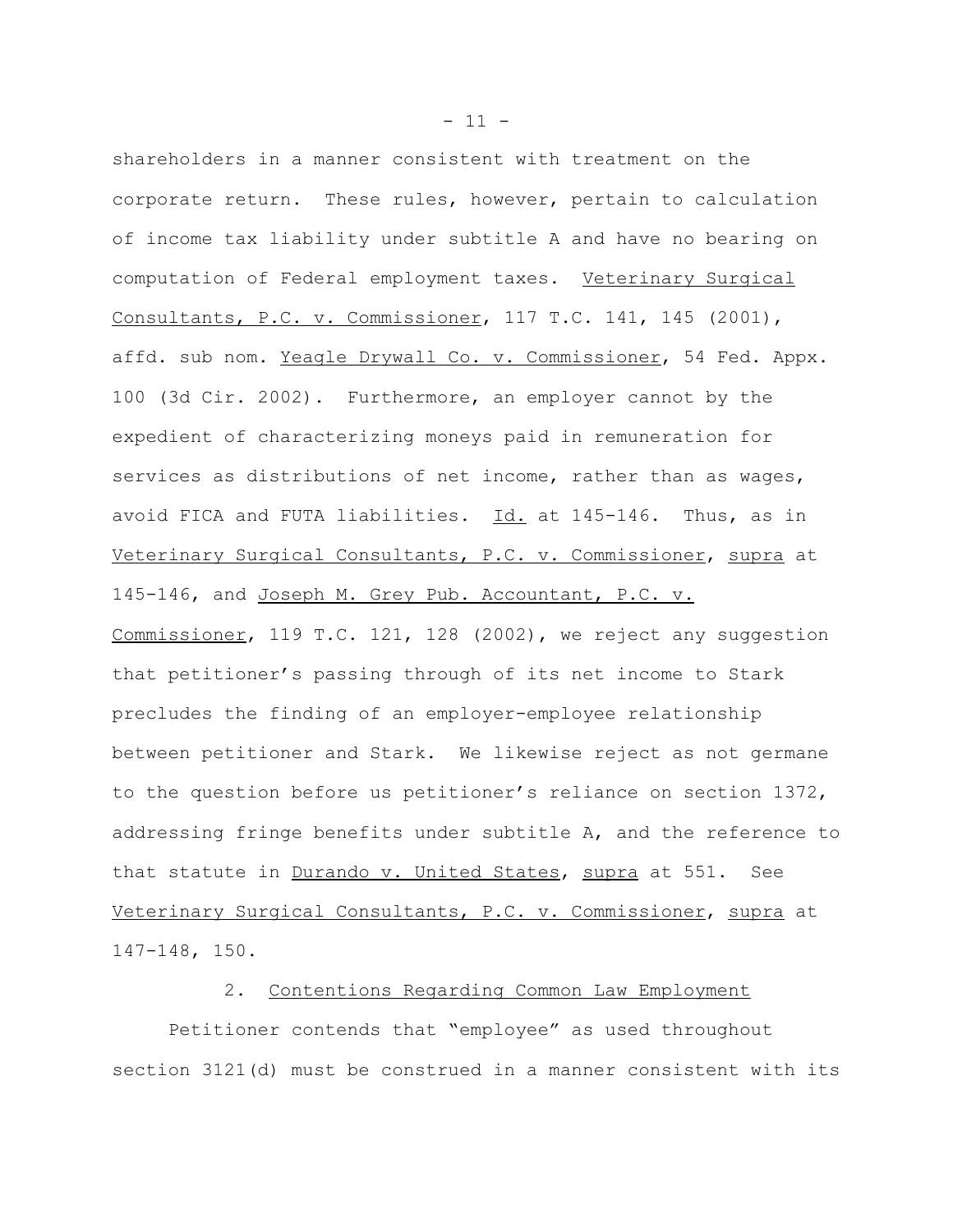use in section  $3121(d)(2)$ , such that the usual common law rules for determining existence of an employer-employee relationship are to be taken into account. In support of this position, petitioner quotes the following passage from Tex. Carbonate Co. v. Phinney, 307 F.2d 289, 291-292 (5th Cir. 1962):

The statutory definition of "employees" as including officers of a corporation will not be so construed as to mean that an officer is an employee per se. Only such officers as work for it in fact are to be so included and, in determining whether an officer is an employee within the meaning of the statutes the usual employer-employee tests are to be applied. \* \* \*

Petitioner further emphasizes that common law focuses on whether the alleged employer held the right to control the details of the work performed by the individual and argues that petitioner had neither the authority nor the ability to exert control over Stark. There exist, however, at least two fatal defects in petitioner's arguments in this regard.

First, from the standpoint of statutory construction, the premise underlying petitioner's position finds no support either in the structure of the text or in the Tex. Carbonate Co. v. Phinney, supra, decision. Section 3121(d) is written in the disjunctive, with each of the four paragraphs expressly separated from the next by "or". Accordingly, each paragraph affords a separate and independent basis for deeming one engaged to perform services an employee. Individuals described in paragraphs (1), (3), and (4) of section 3121(d) are therefore frequently referred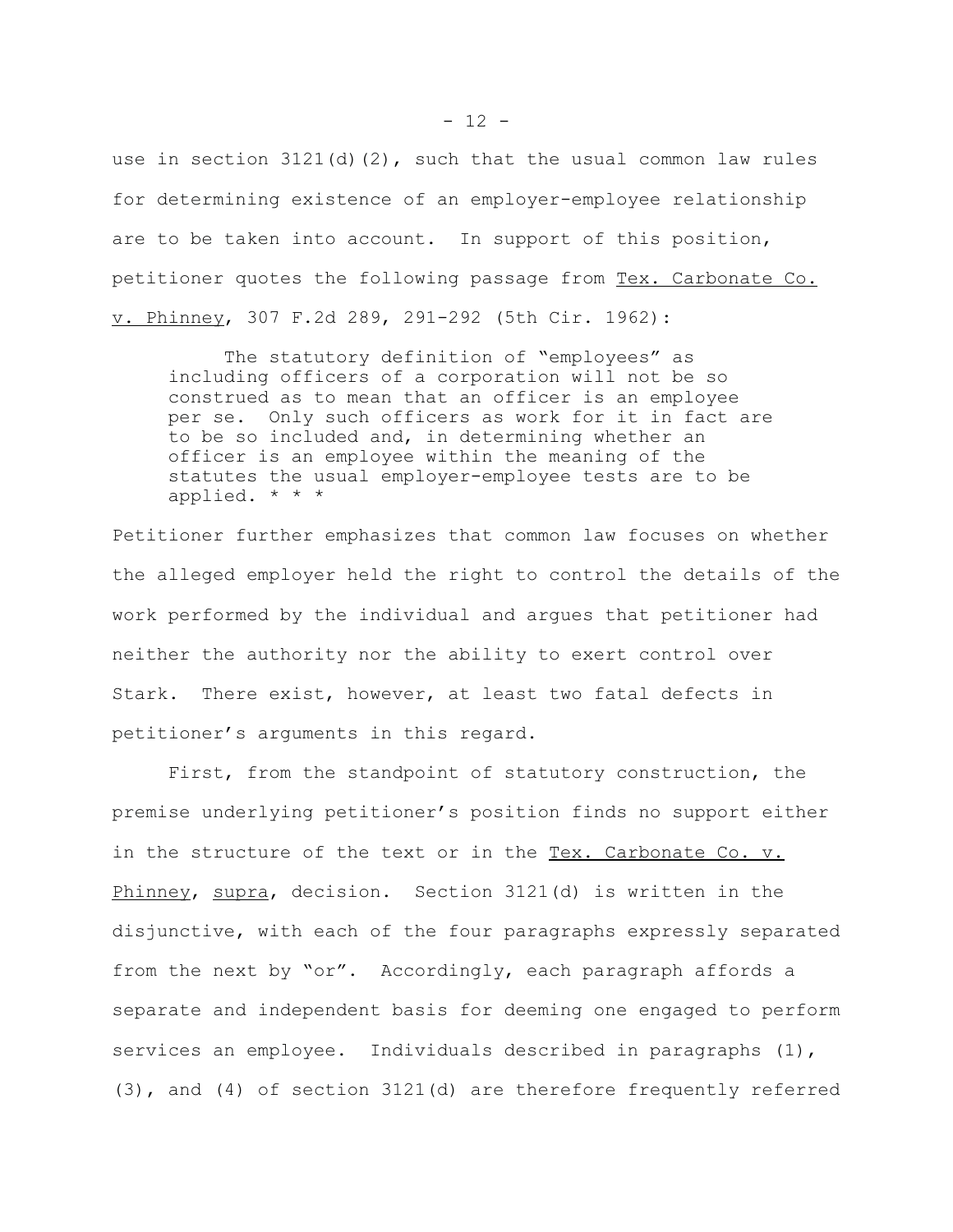to as "statutory" employees, subject to FICA and FUTA regardless of their status under common law. See Joseph M. Grey Pub. Accountant, P.C. v. Commissioner, supra at 126.

Moreover, Tex. Carbonate Co. v. Phinney, supra, is not authority to the contrary. Significant regulatory and statutory developments have occurred since the years in issue in that case. Given that sections  $31.3121(d) - 1(b)$  and  $31.3306(i) - 1(e)$ , Employment Tax Regs., were promulgated after those years and that the FUTA definition of "employee" then in effect appears to have contemplated a corporate officer who could be an independent contractor under common law, see, e.g., sec. 1607(i), I.R.C. 1939, the Court of Appeals' statements concerning common law rules "may no longer be relevant." Joseph M. Grey Pub. Accountant, P.C. v. Commissioner, supra at 128 n.4. The opinion in Tex. Carbonate Co. v. Phinney, supra at 291, recognized that, regardless of the test purportedly being applied, "such officers as work for  $* * *$  [a corporation] in fact" are included as employees. The court also addressed the impact of an alleged absence of control in that case, as follows:

Even though an absence of control is shown, and this as we have noted has not been done, the force of the factor is diminished to near de minimis by the fact that  $* * *$  [the service provider] himself was a member of the Board of Directors, a Vice President, and the executive of the Company in charge of its sales and the development of its markets. \* \* \* [Id. at 292.]

 $- 13 -$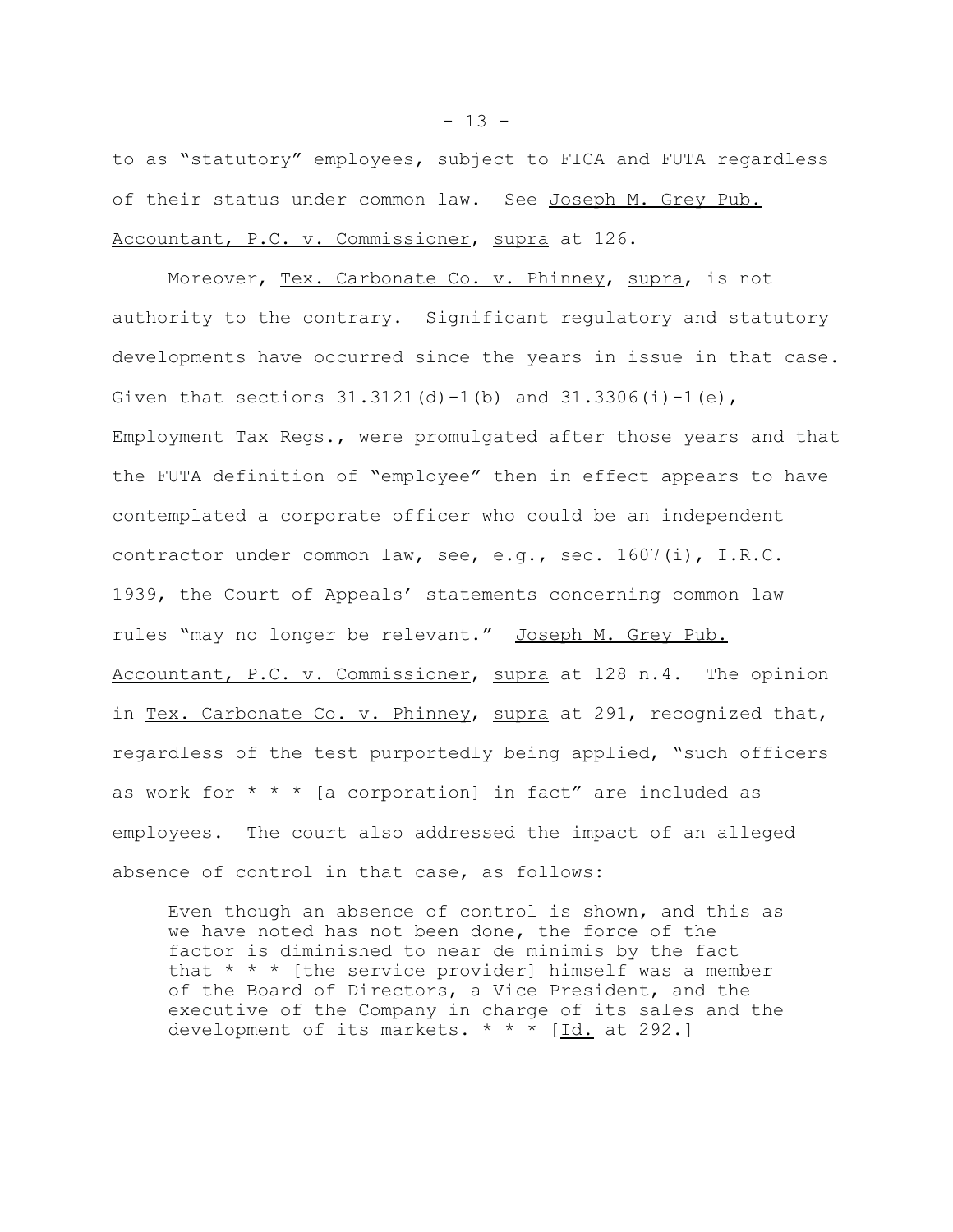Hence, critical components of the analysis in Tex. Carbonate Co. v. Phinney, supra, are consistent with the current regulatory approach to officers and contrary to petitioner's position.

Second, from a factual standpoint, even if the common law control factor were pertinent to our evaluation, petitioner has failed to establish a lack of control over Stark in the performance of his services. As in Joseph M. Grey Pub. Accountant, P.C. v. Commissioner, supra at 128-129, to accept petitioner's contentions in this regard would be the equivalent of disregarding the corporate form in which Stark chose to conduct his business. Caselaw does not permit a taxpayer to use his or her dual role as a shareholder of and service provider to a corporation as grounds for ignoring the legal ramifications of the business construct so selected. Moline Props., Inc. v. Commissioner, 319 U.S. 436, 438-439 (1943); Joseph M. Grey Pub. Accountant, P.C. v. Commissioner, supra at 129.

3. Application of Section 3121(d)(1)

On the basis of the foregoing analysis, application of section 3121(d)(1) is not precluded or limited here by considerations pertaining to Stark's status as an S corporation shareholder or under the common law. Section 3121(d)(1) and sections  $31.3121(d)-1(b)$  and  $31.3306(i)-1(e)$ , Employment Tax Regs., specify that corporate officers are to be classified as employees if they perform more than minor services and receive or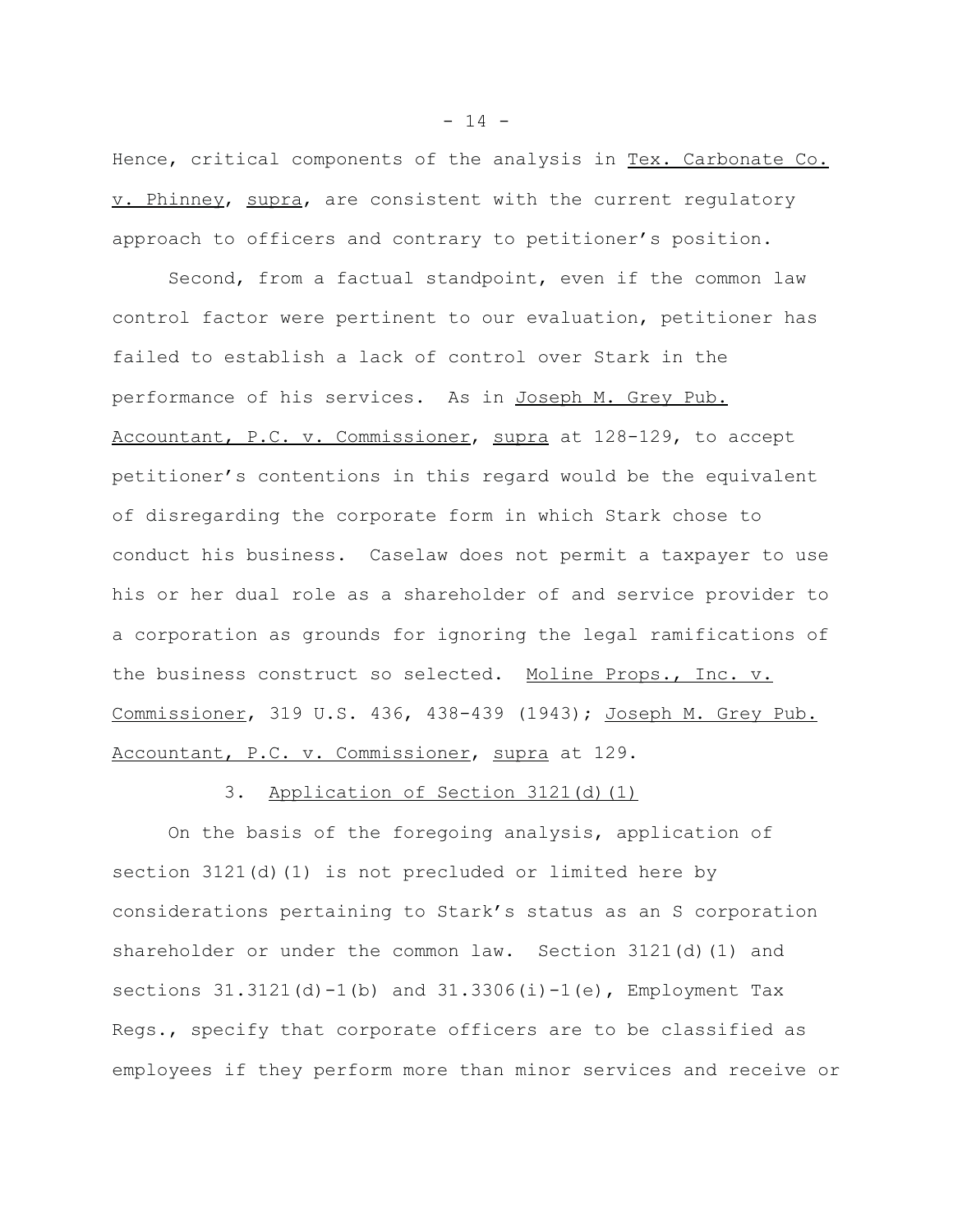are entitled to receive remuneration. The overwhelming weight of the evidence here shows that Stark's activities vis-a-vis petitioner met these criteria. (Accordingly, considerations with respect to burden of proof do not affect our analysis on this point.) Stark at all relevant times served as petitioner's president and worked in all significant aspects of petitioner's business operations. Stark also obtained remuneration from petitioner's bank account as his needs arose.

Furthermore, although section 3121(d)(1) may be inapplicable to the extent that an officer performs services in some other capacity, i.e., as an independent contractor, petitioner has neither contended nor offered evidence that Stark worked for or was engaged by petitioner in a capacity other than as an officer. See Joseph M. Grey Pub. Accountant, P.C. v. Commissioner, 119 T.C. at 129-130; Rev. Rul. 82-83, 1982-1 C.B. 151, 152. Hence, we conclude that Stark was an employee of petitioner for employment tax purposes, in accordance with section  $3121(d)(1)$ .

## B. Availability of Section 530 Relief

Section 530 affords relief from employment tax liability, notwithstanding an adverse classification, where the following three requirements are satisfied: (1) The taxpayer has not treated the individual, or any individual holding a substantially similar position, as an employee for any period; (2) the taxpayer has consistently treated the individual as not being an employee

 $- 15 -$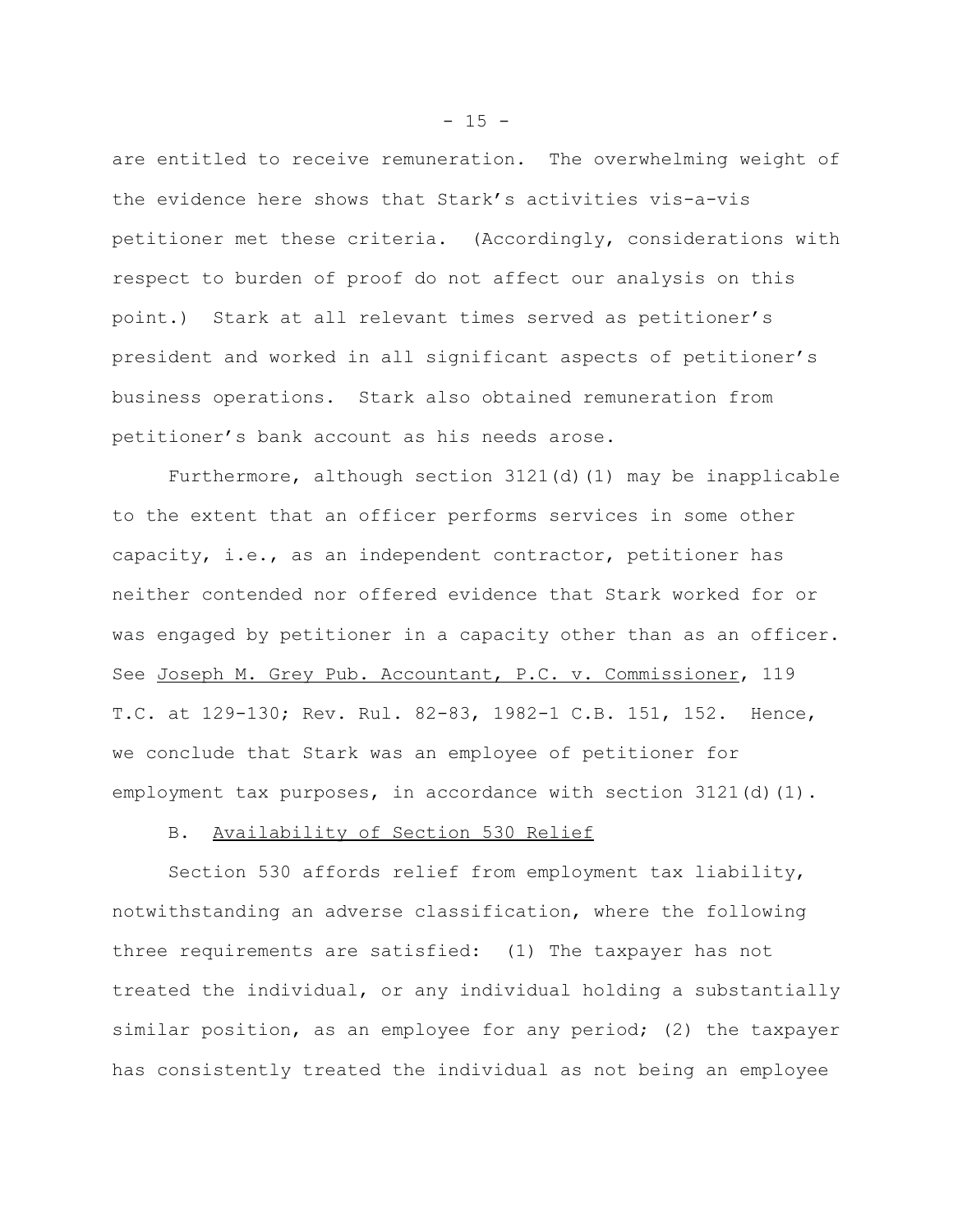on all tax returns for periods after December 31, 1978; and (3) the taxpayer has a reasonable basis for not treating the individual as an employee. Sec.  $530(a)(1)$ ,  $(3)$ . With respect to the case at bar, respondent has conceded that petitioner meets the first of the above requirements and does not argue that petitioner fails to meet the second. Rather, the parties dispute whether petitioner had a reasonable basis for not treating Stark as an employee.

Concerning the existence of a reasonable basis for purposes of Section 530(a)(1), Section 530(a)(2) sets forth three statutory safe havens. Reliance upon any of the circumstances enumerated in subparagraph  $(A)$ ,  $(B)$ , or  $(C)$  of Section 530(a)(2) is deemed sufficient to establish the requisite reasonable basis.

Subparagraph (A) lists judicial precedent, published rulings, technical advice with respect to the taxpayer, or a letter ruling to the taxpayer. The amended petition alleges:

The Petitioner did not treat its Sole Shareholder, Ronald A. Stark, as an employee during any part of 1996, 1997 and 1998, and the reasonable basis for not treating Ronald A. Stark as an employee for the said periods is based on judicial precedent contained in the opinion of the 5th Circuit Court of Appeals in Texas Carbonate Company v. R.L. Phinney, 307 F.2d 289 (5th Cir.), cert denied, 371 U.S. 940 (1962).

On brief, petitioner reiterates reliance on Tex. Carbonate Co. v. Phinney, 307 F.2d 289 (5th Cir. 1962), and cites as well to Automated Typesetting, Inc. v. United States, 527 F. Supp. 515 (E.D. Wis. 1981), in support of the premise that petitioner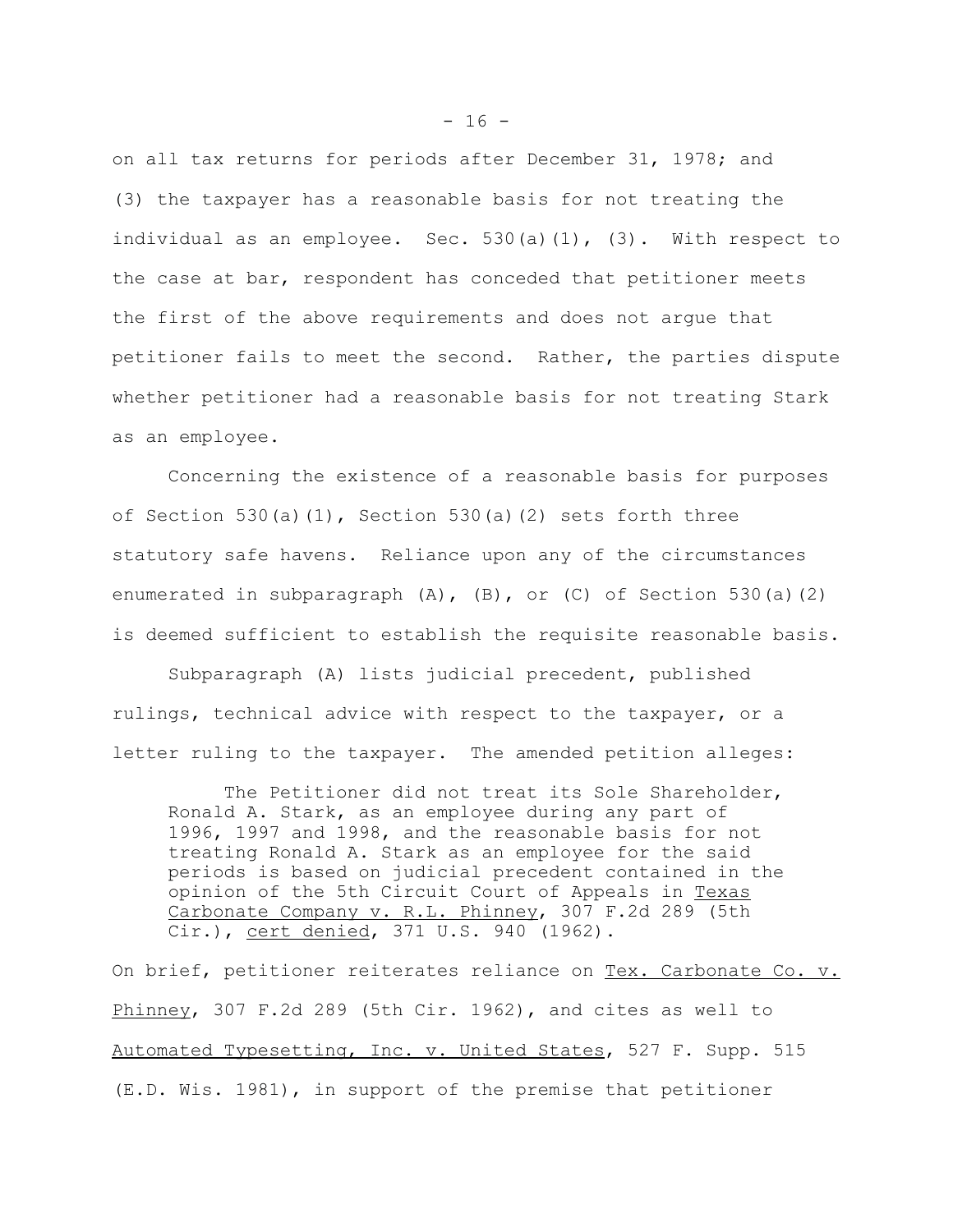reasonably looked to common law control concepts in classifying Stark.

For the reasons previously discussed, Tex. Carbonate Co. v. Phinney, supra, does not afford a reasonable basis for disregard of the explicit rules of section 3121(d)(1) and sections  $31.3121(d) - 1(b)$  and  $31.3306(i) - 1(e)$ , Employment Tax Regs. Equally unavailing in this regard is Automated Typesetting, Inc. v. United States, supra. The District Court in that case simply evaluated the employment relationship of the involved individuals both through a common law analysis and through application of the provisions relating to corporate officers. Id. at 519-522. In deciding that the individuals qualified as employees under either rubric, the court did not repudiate the statutory treatment of corporate executives. Id. at 520, 522; see also Joseph M. Grey Pub. Accountant, P.C. v. Commissioner, supra at 129 n.5.

Moreover, even if we were to assume arguendo that the cited cases could offer a reasonable basis for treating an officer as a nonemployee, petitioner has failed to establish reliance on the claimed precedent as a factual matter. To fall within the safe harbors of Section 530(a)(2), the taxpayer must have relied on the alleged authority during the periods in issue, at the time the employment decisions were being made. The statute does not countenance ex post facto justification. See 303 W. 42nd St. Enters., Inc. v. IRS, 181 F.3d 272, 277, 279 (2d Cir. 1999)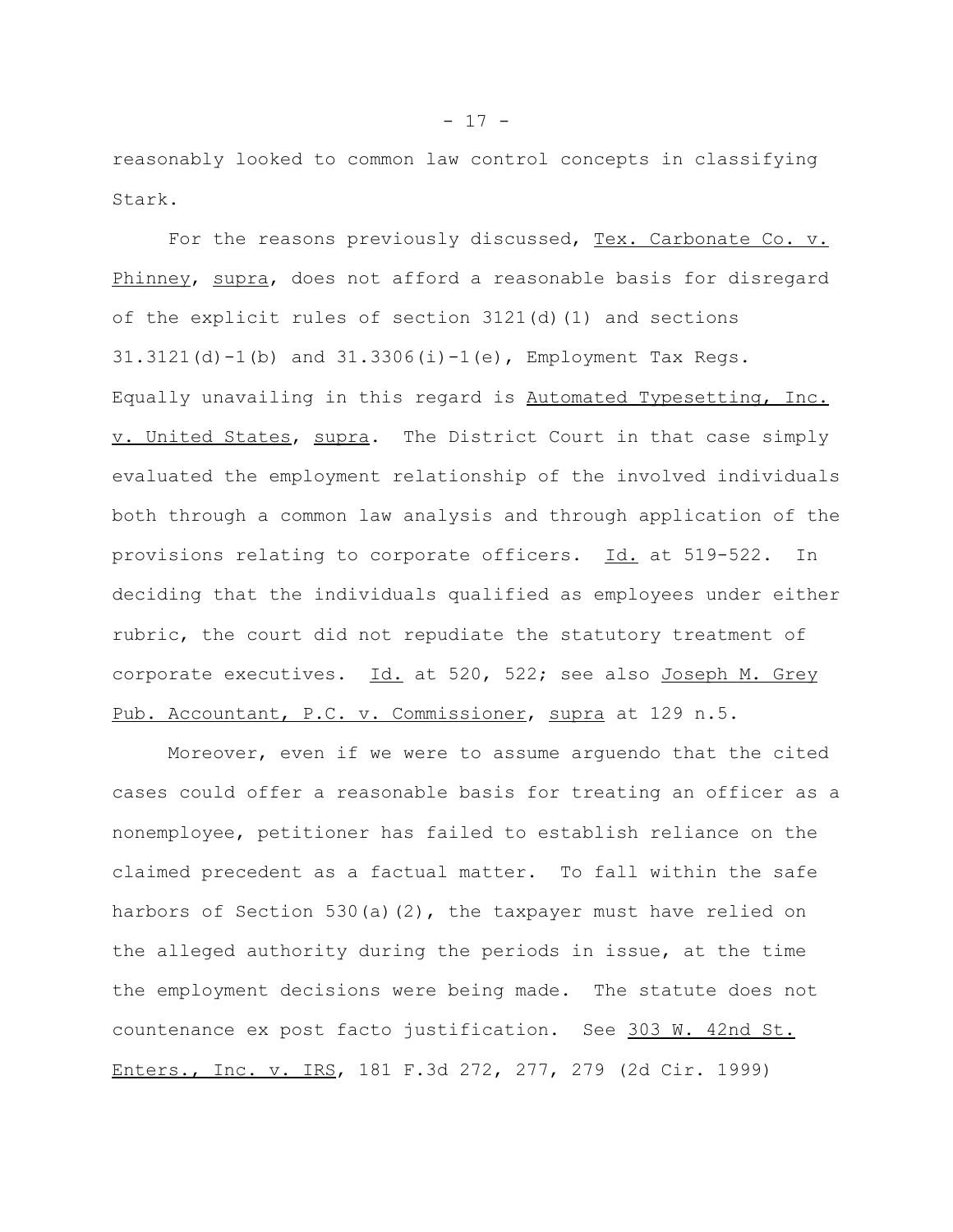(reversing and remanding because it was "unclear from the record whether  $* * *$  [the taxpayer] in fact relied on any specific industry practice in reaching its decision to treat its  $* * * *$ [workers] as non-employee tenants, let alone whether such reliance was reasonable"); Select Rehab, Inc. v. United States, 205 F. Supp. 2d 376, 380 (M.D. Pa. 2002) ("The taxpayer must show that it relied upon those grounds [alleged as a reasonable basis], and that the reliance was reasonable."); W. Va. Pers. Servs., Inc. v. United States, 78 AFTR 2d 96-6600, at 96-6608, 96-2 USTC par. 50,554, at 85,919 (S.D. W. Va. 1996) ("The plain meaning of section 530(a)(2) is that only evidence known to and relied upon by the taxpayer is relevant. Facts that are learned after the incorrect treatment of the employees  $* * *$  are not facts that a taxpayer relied upon in making its original decision regarding how to treat its employees.").

Until a few months before trial, petitioner did not purport to rely on Section 530 or the bases described therein and expressly disclaimed any dependence on the statute. Petitioner's present claim of reliance is not credible. At trial, Stark testified as a witness but presented no evidence that he was aware of Tex. Carbonate Co. v. Phinney, supra, or that anyone had ever discussed the case with him.

Petitioner proposed to call Grey, the accountant who advised petitioner and prepared petitioner's tax returns. Grey was not

 $- 18 -$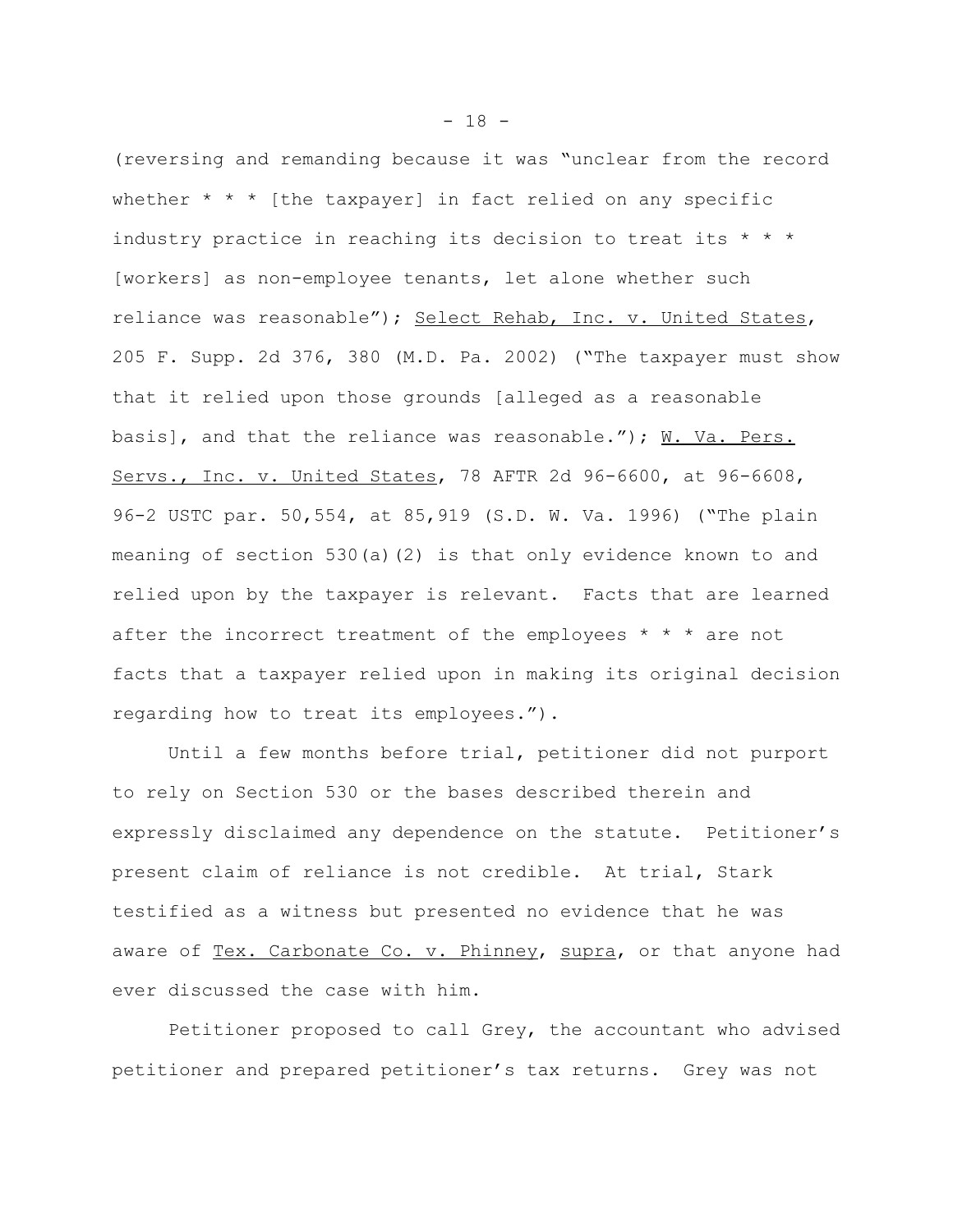allowed to testify in this case because he had not been listed as a witness in petitioner's trial memorandum, in violation of this Court's Standing Pre-Trial Order. See Rule 131(b). His testimony, in any event, would not have made a difference. See Veterinary Surgical Consultants, P.C. v. Commissioner, T.C. Memo. 2003-48 (where Grey testified that he was unaware of the Tex. Carbonate Co. v. Phinney, supra, case until posttrial briefing, during the fall of 2001, in Joseph M. Grey Pub. Accountant, P.C. v. Commissioner, 119 T.C. 121 (2002)). Petitioner failed to establish that it relied on judicial precedent or, for that matter, on any of the other sources specified in Section 530(a)(2)(A). Accordingly, we conclude that subparagraph  $(A)$ does not aid petitioner here.

The same result obtains with respect to subparagraphs (B) and (C). The parties have stipulated that respondent did not audit petitioner for employment tax purposes prior to the examination underlying the present case. Petitioner therefore cannot show reliance on a past audit under Section 530(a)(2)(B). Likewise, petitioner has adduced no evidence of conventions in the residential home improvement industry to establish longstanding industry practice under Section 530(a)(2)(C). The safe havens of Section 530(a)(2) are therefore inapplicable on the record before us.

 $- 19 -$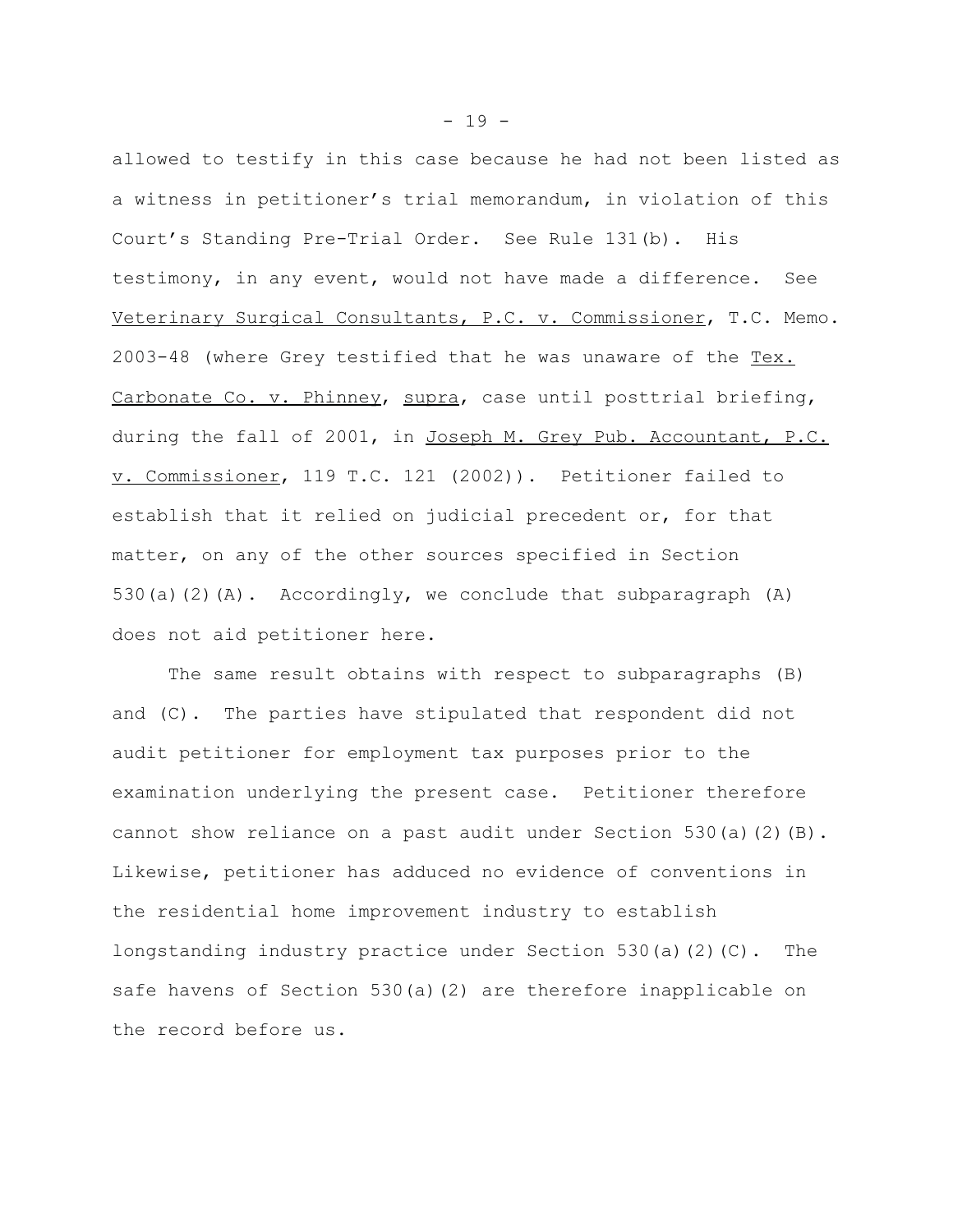In seeking to establish a reasonable basis for Stark's treatment apart from the safe havens, petitioner quotes from the following definition of "employment status" in Section 530(c)(2): "The term 'employment status' means the status of an individual, under the usual common law rules applicable in determining the employer-employee relationship, as an employee or as an independent contractor (or other individual who is not an employee)." Petitioner apparently believes that the purported lack of common law control makes its treatment of Stark reasonable within the meaning of Section 530 and that the above definition supports this view.

Again, however, petitioner's approach is contrary to controlling statutes and to the facts of this case. As a matter of construction, Section 530(c)(2) defines employment status for purposes of certain provisions of Section 530 not germane here. It does not purport to override or interpret the definition of "employee" in section 3121(d) and related regulations. Hence, Section 530(c)(2) does not render it rational for petitioner to have ignored the statutory mandate regarding corporate officers and to have taken a position that was not otherwise supported by authority. Petitioner also does not claim in actuality to have relied on Section 530(c)(2) in deciding not to treat Stark as an employee in 1996, 1997, or 1998. We conclude and have found as a fact that petitioner did not have a reasonable basis for failing

 $-20 -$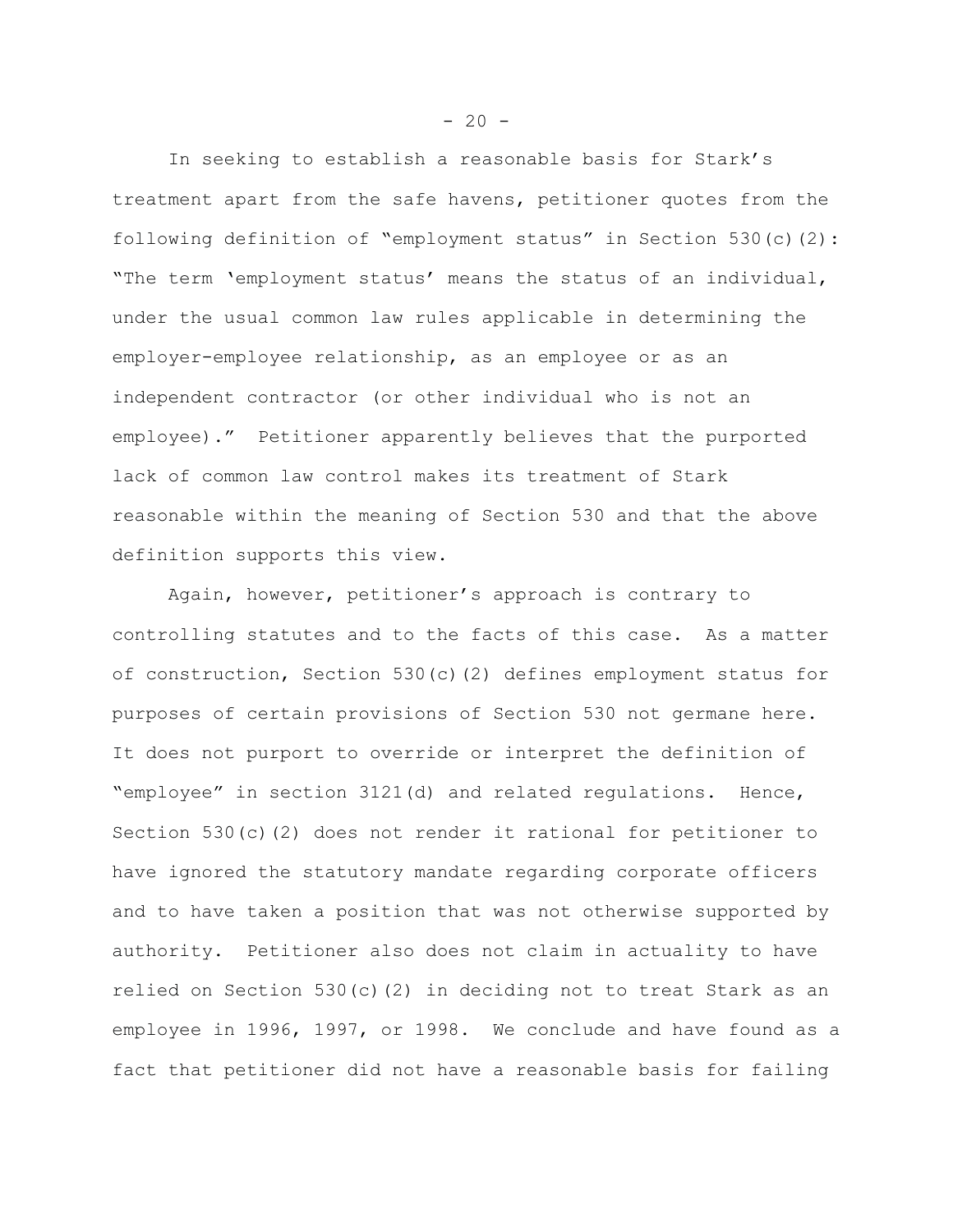to characterize Stark as an employee. Consequently, relief from employment tax liability is not available to petitioner under Section 530.

Lastly, in connection with Section 530, petitioner raises a due process argument. This issue has never been properly pled by petitioner. Rather, petitioner mentioned due process in its motion for leave to file an amended petition, did not allege a due process violation in the amended petition itself, and argued the matter only on brief. Generally, issues not properly raised prior to briefing will not be considered when to do so would prevent the opposing party from presenting evidence that might have been offered if the issue had been timely raised. DiLeo v. Commissioner, 96 T.C. 858, 891 (1991), affd. 959 F.2d 16 (2d Cir. 1992); Shelby U.S. Distribs., Inc. v. Commissioner, 71 T.C. 874, 885 (1979). Here, however, even if we were to treat the due process issue as appropriately before us, petitioner's position is without merit.

Section 530(e)(1) provides that the Internal Revenue Service "shall, before or at the commencement of any audit inquiry relating to the employment status of one or more individuals who perform services for the taxpayer, provide the taxpayer with a written notice of the provisions of this section." Small Business Job Protection Act of 1996 sec. 1122(a), 110 Stat. 1766. On brief, petitioner alleges that it learned of the existence of

 $- 21 -$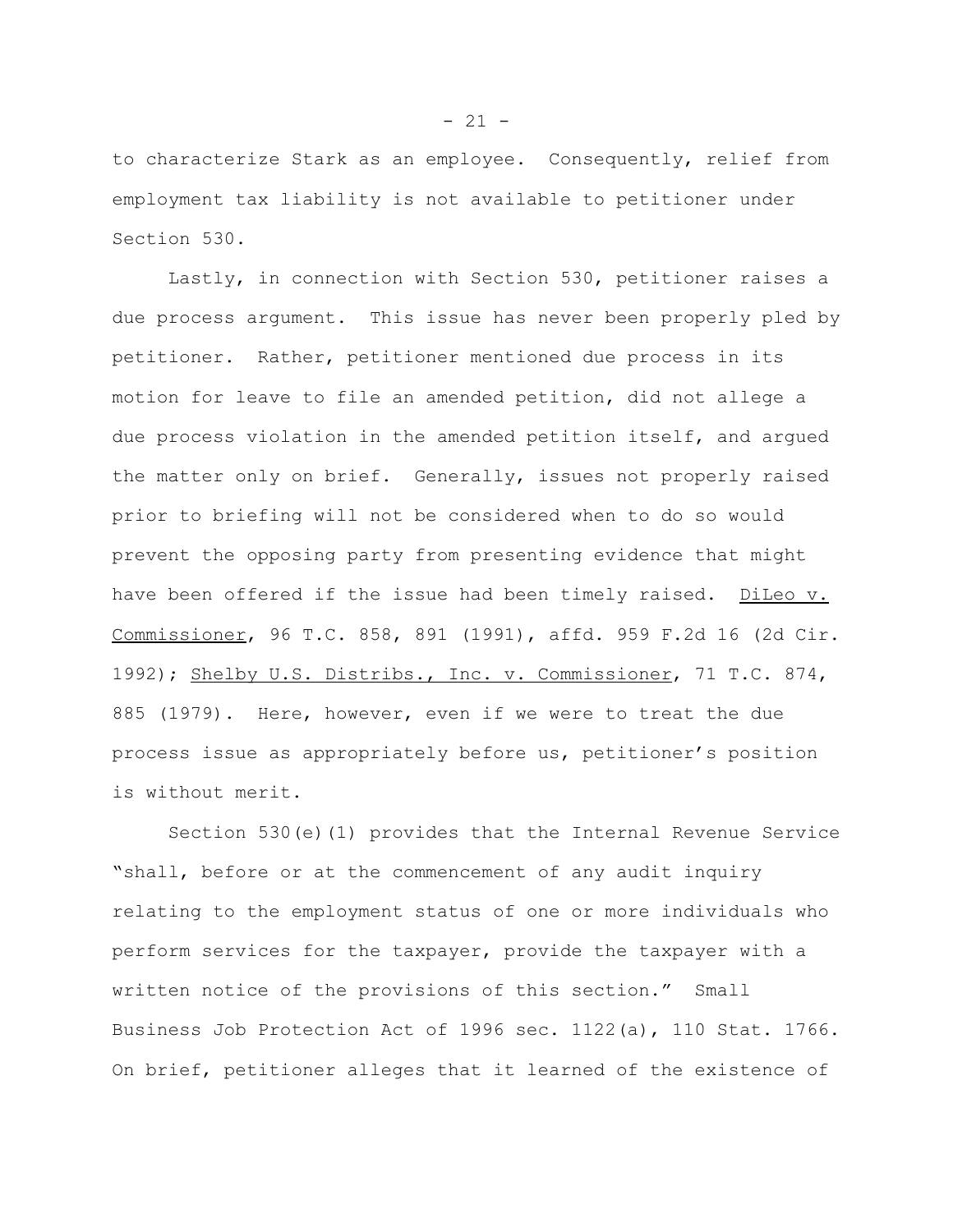Section 530 only through the June 8, 2001, notice of determination, which postdated by a substantial margin the commencement on August 6, 1999, of the underlying employment tax audit. Petitioner then states:

the inaction of Respondent in not providing the required notice to Petitioner is a serious Constitutional violation of due process, and Petitioner moves this Court to allow Petitioner to recover its legal fees, since the conduct of the Respondent is so egregious in this matter.

To the extent that petitioner's due process contentions take the form of a claim for litigation or administrative costs and fees under section 7430, such claim is premature. Rule  $231(a)(2)$ , as pertinent here, specifies that the appropriate time to seek recovery of legal costs follows service of a written opinion. See McWilliams v. Commissioner, 104 T.C. 320, 327 (1995); Groetzinger v. Commissioner, 87 T.C. 533, 548 (1986).

Furthermore, even if petitioner's allegations might be read as a plea encompassing other remedies, petitioner has failed to show that its situation satisfies the prerequisites for relief under the Due Process Clause. As this Court has noted, even in a criminal context defendants are generally required to establish actual prejudice in order to obtain due process relief. Riland v. Commissioner, 79 T.C. 185, 197-198 (1982) (involving a claimed denial of due process on account of delay in issuance of the subject deficiency notice). The record in the instant case is devoid of evidence of such prejudice. Although petitioner was

 $- 22 -$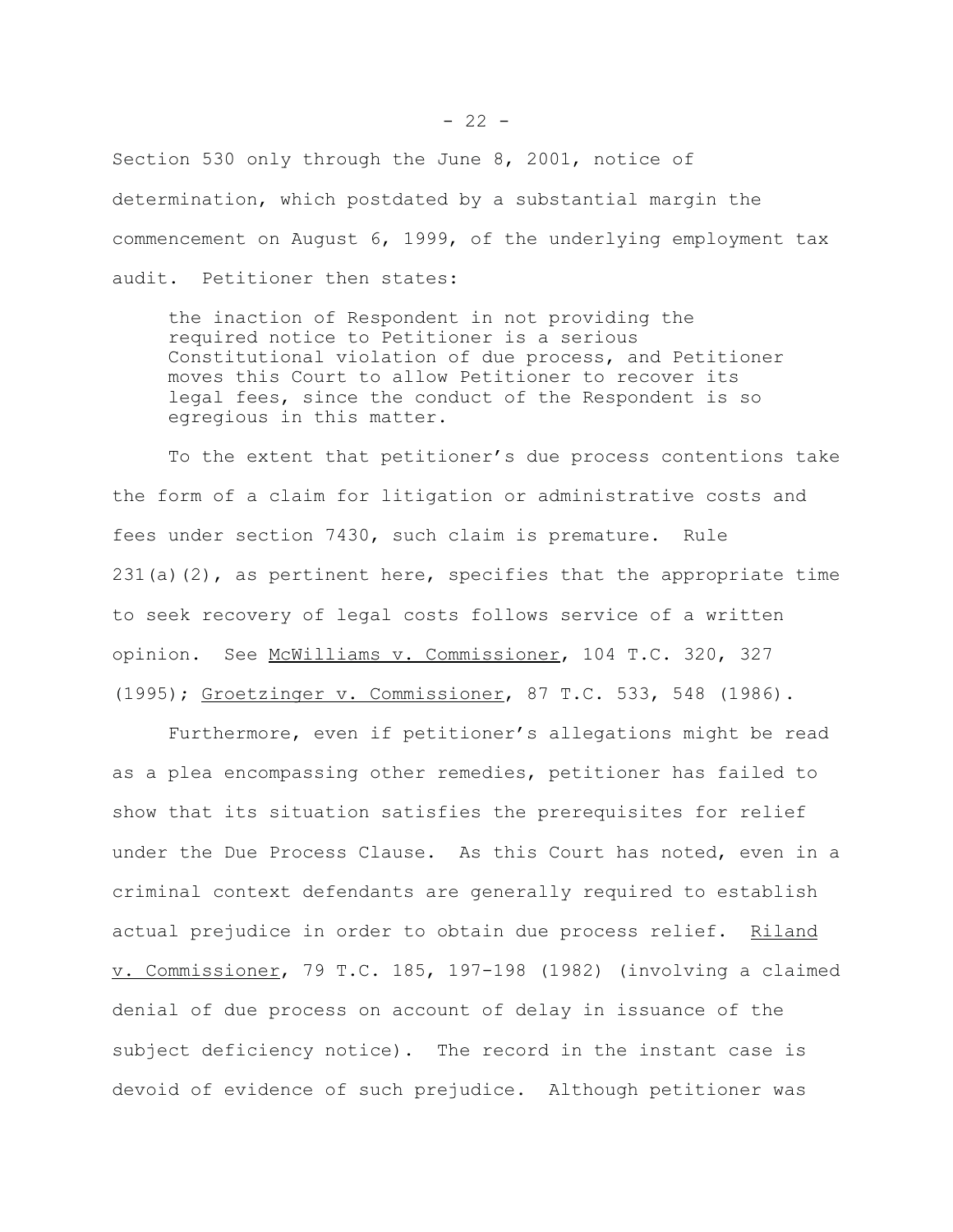made aware of Section 530 at least prior to filing its petition with the Court, petitioner failed therein to raise the statute. Nonetheless, petitioner was subsequently granted leave to file an amended petition specifically to place at issue its right to relief under Section 530. The matter (of substantive relief under Section 530(a), not, as previously noted, of a due process violation based on Section 530(e)(1) notice procedures) therefore was properly before the Court at trial, and petitioner was afforded an opportunity to be heard. Accordingly, no actual prejudice was sustained.

The above analysis is consistent with our recent jurisprudence on the notice provision contained in section 3463(a) of the Internal Revenue Service Restructuring and Reform Act of 1998, Pub. L. 105-206, 112 Stat. 767. In Smith v. Commissioner, 114 T.C. 489 (2000), affd. 275 F.3d 912 (10th Cir. 2001), we considered this requirement that the Commissioner include on each notice of deficiency the last date for filing a petition with the Tax Court. We held that, where the Commissioner failed to place such date on the notice, but the taxpayers nonetheless received the notice and filed a petition in a timely manner, the notice was valid. Id. at 492. In so holding, we noted the absence of any delay prejudicial to the taxpayers' ability to petition the Court. Id. at 491-492.

 $- 23 -$